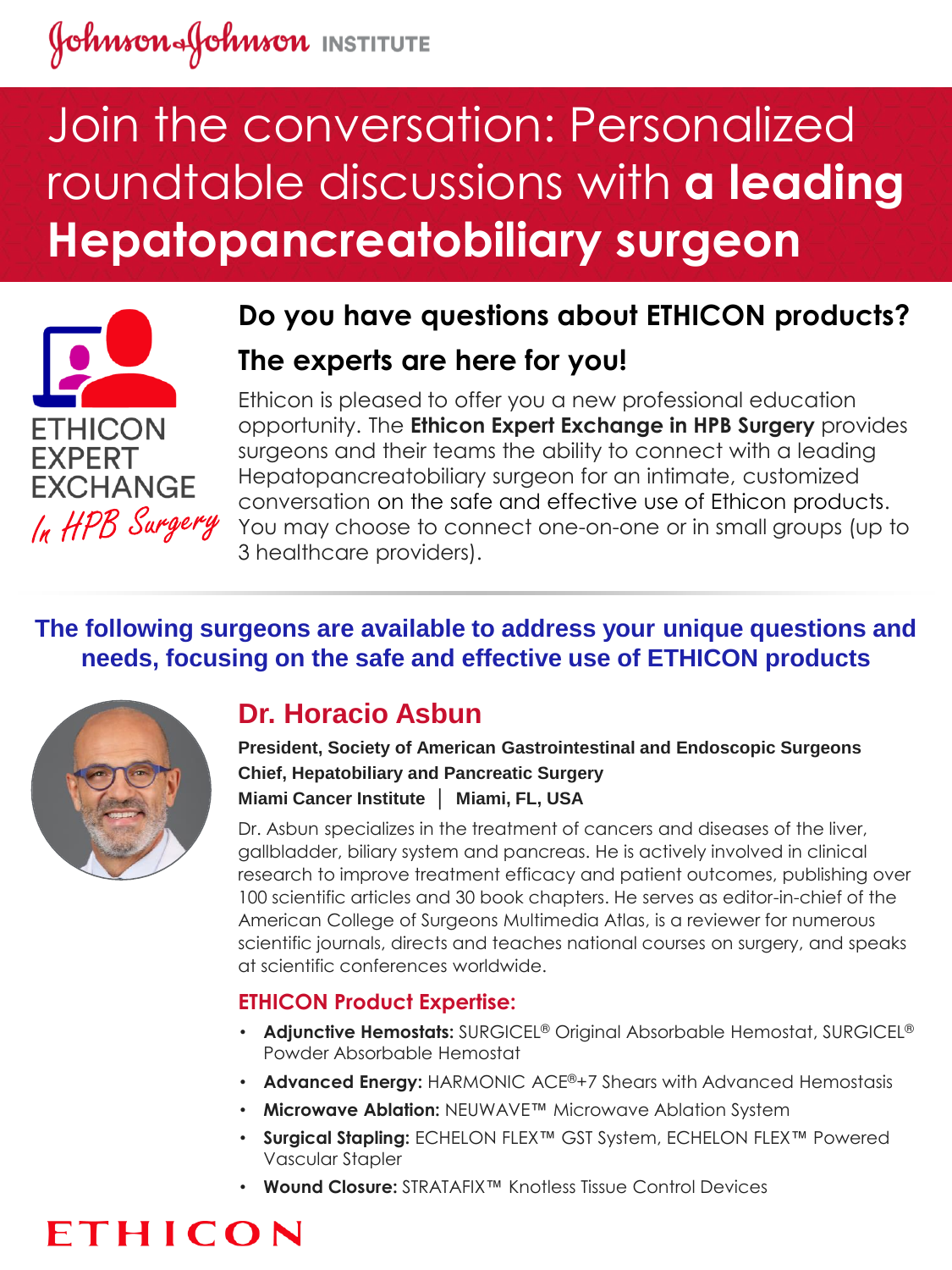

## **Dr. Adnan Alseidi**

## **Professor of Clinical Surgery Vice Chair for Education**

### **University of California San Francisco** │ **San Francisco, CA, USA**

Dr. Alseidi has extensive experience with minimally invasive and open hepatobiliary, pancreatic and endocrine surgeries. Additionally, he is interested in expanding surgical therapies for patients with locally advanced pancreas cancer, splenic preservation techniques, and immunology studies. Dr. Alseidi's research interests include global assessment of psychomotor skills, linkages between surgical education and patient outcomes, complex minimally invasive surgery training, and surgical performance improvement.

## **ETHICON Product Expertise:**

- **Adjunctive Hemostats:** SURGICEL SNoW™ Absorbable Hemostat, VISTASEAL™ Fibrin Sealant (Human)
- **Advanced Energy:** ENSEAL<sup>®</sup> Round Tip Tissue Sealer, HARMONIC ACE<sup>®+7</sup> Shears with Advanced Hemostasis, MEGADYNE™ Core Energy Products
- **Microwave Ablation:** NEUWAVE™ Microwave Ablation System
- **Surgical Stapling:** ECHELON FLEX™ GST System
- **Wound Closure:** STRATAFIX™ Knotless Tissue Control Devices



## **Dr. Joseph Buell**

### **Chief of Surgery Mission Health, HCA North Carolina Division Sarah Cannon Cancer Center** │ **Asheville, NC, USA**

Dr. Buell specializes in the care of complex general surgery patients performing robotic and open abdominal wall reconstruction as well as the surgical management of benign and malignant diseases of the liver, pancreas and bile ducts. His surgical interests include minimally invasive and robotic liver and pancreas surgery, vascular resections for advanced liver cancer, vena cava tumor removal, and microwave ablation of liver tumors.

## **ETHICON Product Expertise:**

- **Adjunctive Hemostats:** SURGICEL® Family of Absorbable Hemostats, SURGIFLO® Hemostatic Matrix, VISTASEAL™ Fibrin Sealant (Human), EVARREST® Fibrin Patch
- **Advanced Energy:** ENSEAL® Product Family, HARMONIC® Product Family
- **Microwave Ablation:** NEUWAVE™ Microwave Ablation System
- **Surgical Stapling:** ECHELON FLEX™ GST System, ECHELON FLEX™ Powered Vascular Stapler
- **Wound Closure:** STRATAFIX™ Knotless Tissue Control Devices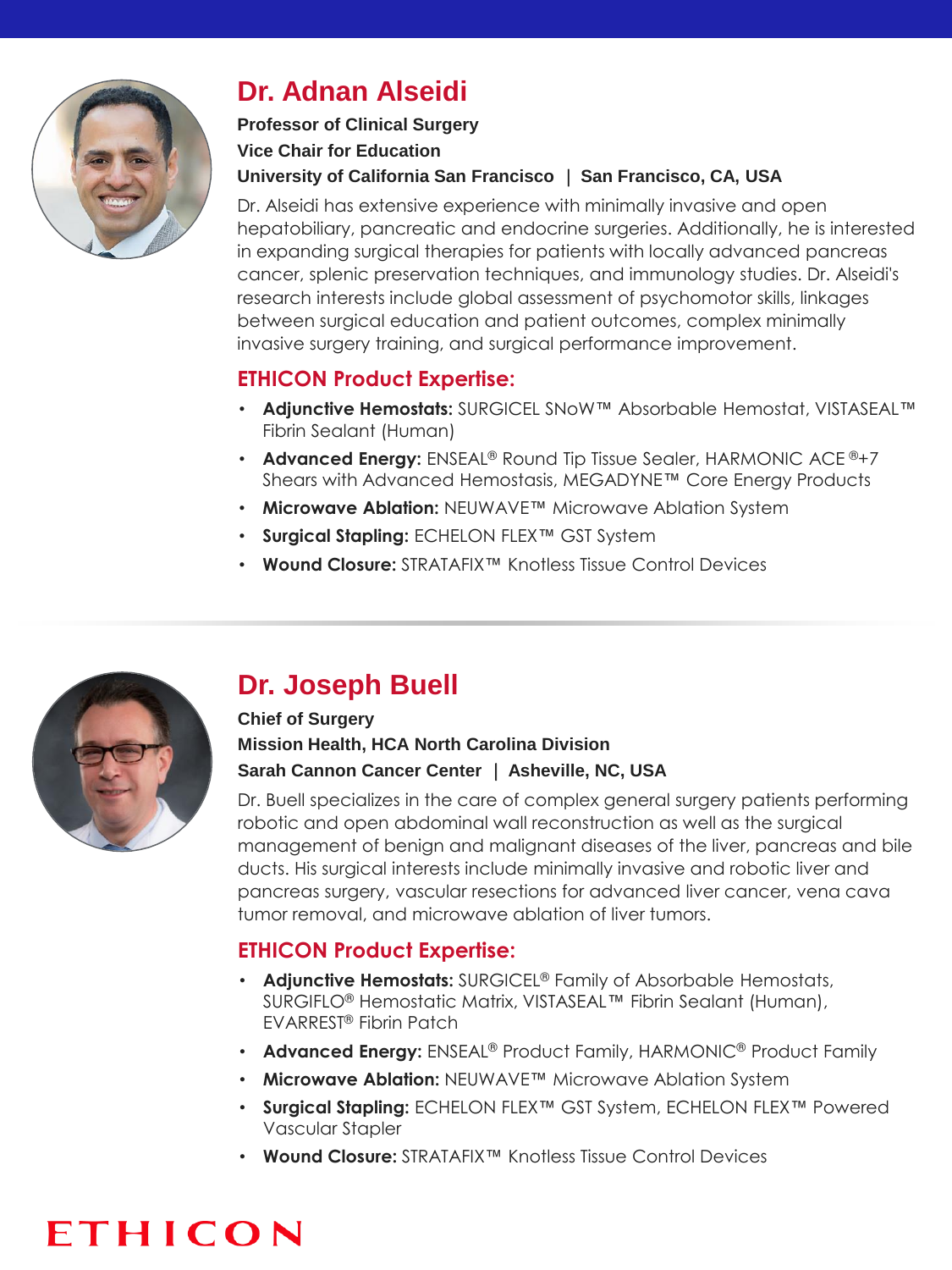

## **Dr. Steven Curley**

### **Chief of Surgical Oncology, Oncology Institute Director Christus Trinity Mother Frances Hospital** │ **Tyler, TX, USA Adjunct Professor of Surgery, Baylor College of Medicine** │ **Houston, TX, USA**

Dr. Curley specializes in providing care for patients with hepatobiliary, pancreatic, and gastrointestinal malignancies. His clinical interests include liver, bile duct, gallbladder, and colorectal cancer surgery, and neuroendocrine tumor surgery. His research centers on the design, bench testing, and clinical study of novel noninvasive radiofrequency (RF) field devices to treat unresectable liver cancers.

## **ETHICON Product Expertise:**

- **Adjunctive Hemostats:** SURGICEL® Powder Absorbable Hemostat, VISTASEAL™ Fibrin Sealant (Human)
- **Advanced Energy:** ENSEAL® X1 Large Jaw Tissue Sealer, HARMONIC ACE®+7 Shears with Advanced Hemostasis, MEGADYNE™ Core Energy Products
- **Microwave Ablation:** NEUWAVE™ Microwave Ablation System
- **Surgical Stapling:** ECHELON CIRCULAR™ Powered Stapler, ECHELON FLEX™ GST System, ECHELON FLEX™ Powered Vascular Stapler
- **Wound Closure:** N/A



## **Dr. David Iannitti**

### **Professor and Chief, Division of Hepatobiliary Surgery Program Director, Hepatobiliary Surgery Fellowship Carolinas Medical Center Atrium Health Care System** │ **Charlotte, NC, USA**

Dr. Iannitti specializes in the care of patients with diseases of the liver, pancreas and bile ducts. His surgical interests include minimally invasive liver and pancreas surgery, vascular resections and irreversible electroporation (IRE) for advanced pancreas cancer, vena cava tumor removal, and microwave and IRE for liver tumors.

## **ETHICON Product Expertise:**

- **Adjunctive Hemostats:** SURGICEL® Family of Absorbable Hemostats, SURGIFLO® Hemostatic Matrix, VISTASEAL™ Fibrin Sealant (Human), EVARREST® Fibrin Patch
- **Advanced Energy:** ENSEAL® Product Family, HARMONIC® Product Family
- **Microwave Ablation:** NEUWAVE™ Microwave Ablation System
- **Surgical Stapling:** ECHELON FLEX™ GST System, ECHELON FLEX™ Powered Vascular Stapler
- **Wound Closure:** STRATAFIX™ Knotless Tissue Control Devices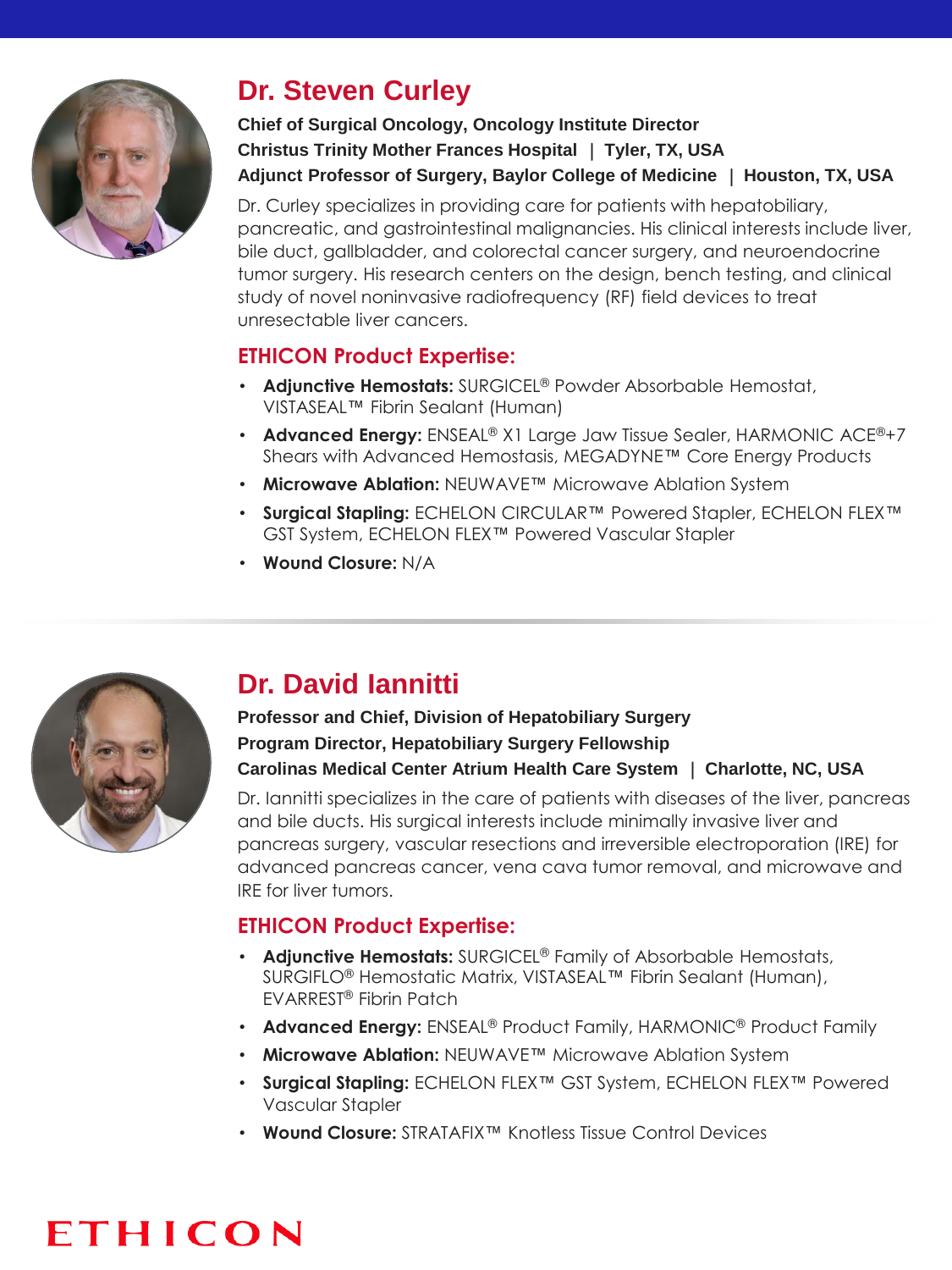

## **Dr. Eric Jensen**

### **Professor and Chief of Surgical Oncology John P. Delaney Chair, Clinical Surgical Oncology University of Minnesota** │ **Minneapolis, MN, USA**

Dr. Jensen specializes in the care of patients with benign and malignant diseases of the liver, bile ducts, pancreas, stomach and small intestines including primary and metastatic diseases, metastatic colon and rectal cancer, neuroendocrine tumors, gastrointestinal stromal tumors (GIST), gallstones and other diseases of the gallbladder.

## **ETHICON Product Expertise:**

- **Adjunctive Hemostats:** SURGICEL SNoW™ Absorbable Hemostat, SURGIFLO® Hemostatic Matrix, VISTASEAL™ Fibrin Sealant (Human)
- **Advanced Energy:** HARMONIC ACE®+7 Shears with Advanced Hemostasis
- **Microwave Ablation:** NEUWAVE™ Microwave Ablation System
- **Surgical Stapling:** ECHELON FLEX™ GST System, ECHELON FLEX™ Powered Vascular Stapler
- **Wound Closure:** N/A



## **Dr. Robert Martin, II**

### **Director, Division of Surgical Oncology Director, Upper Gastrointestinal and Hepatobiliary Multi-Disciplinary Clinic University of Louisville │ Louisville, KY, USA**

Dr. Martin specializes in providing surgical care for patients with hepatobiliary, pancreatic, gastric, esophageal, and peritoneal surface cancers. He has extensive experience with irreversible electroporation (IRE), liver tumors (ablation, laparoscopic, open resections), pancreatic, gastric and colon cancers (laparoscopic, open), esophageal cancer (laparoscopic, open, endoscopic stenting, ablation), bile duct tumors, sarcoma and melanoma, and hyperthermic intraperitoneal chemotherapy (HIPEC).

### **ETHICON Product Expertise:**

- **Adjunctive Hemostats:** SURGICEL® Powder Absorbable Hemostat, VISTASEAL™ Fibrin Sealant (Human)
- **Advanced Energy:** ENSEAL® Product Family
- **Surgical Stapling:** ECHELON FLEX™ GST System, ECHELON FLEX™ Powered Vascular Stapler
- **Wound Closure:** STRATAFIX™ Knotless Tissue Control Devices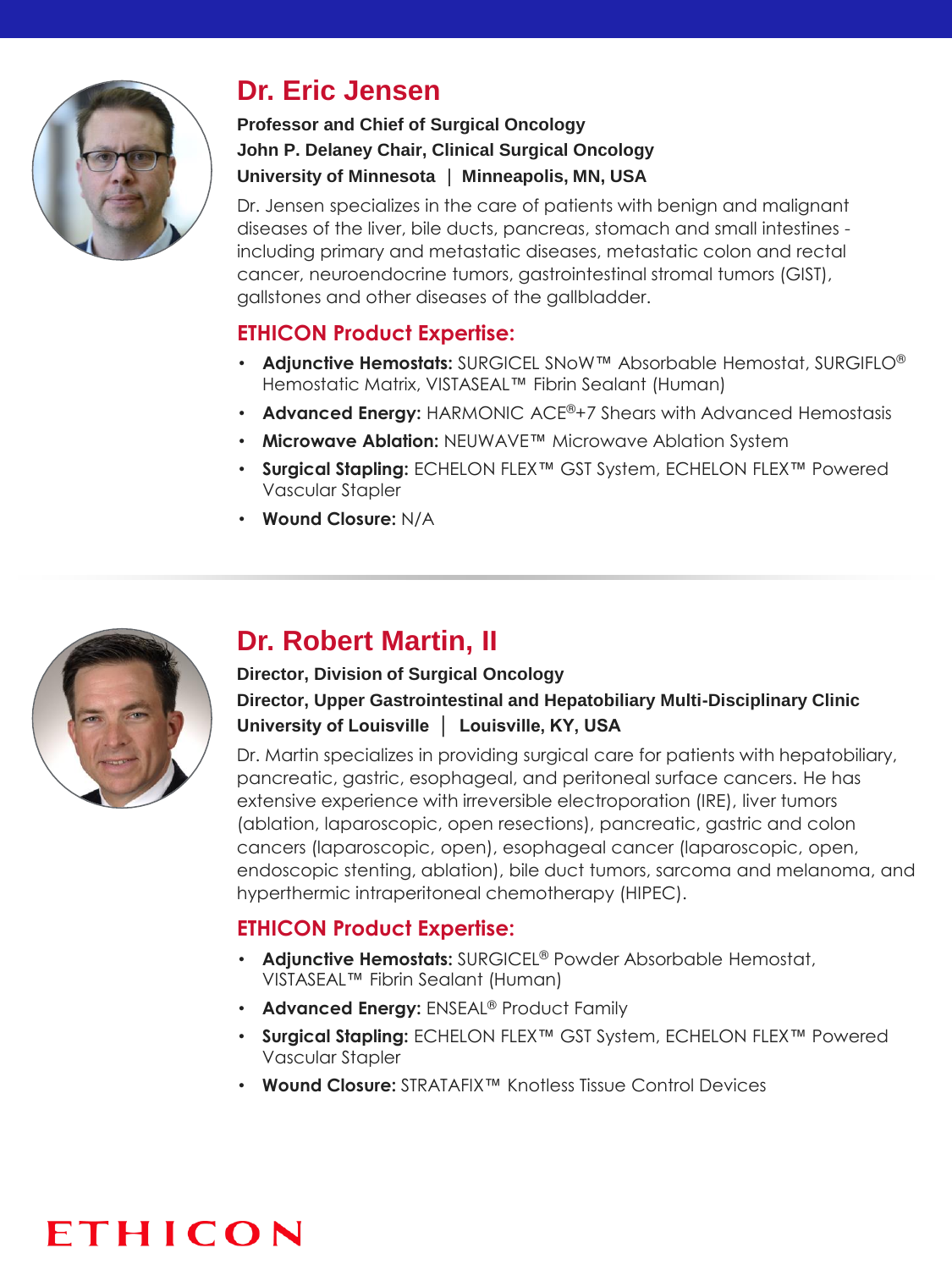

## **Dr. George Younan**

### **Medical Director, Hepatobiliary and Pancreatic Surgery Hospital Corporation of America** │ **Reston, VA, USA**

Dr. Younan specializes in benign and malignant surgeries of the liver, pancreas, bile ducts, stomach, intestines and abdominal tumors. His expertise includes open, minimally invasive surgery and new technologies for tumor ablation. He has written several articles and book chapters for medical publications, as well as presenting his research at medical symposiums across the country.

## **ETHICON Product Expertise:**

- **Adjunctive Hemostats:** SURGICEL® Family OF Absorbable Hemostats, VISTASEAL™ Fibrin Sealant (Human)
- **Advanced Energy:** HARMONIC ® 1100 Shears
- **Microwave Ablation:** NEUWAVE™ Microwave Ablation System
- **Surgical Stapling:** ECHELON FLEX™ GST System, ECHELON FLEX™ Powered Vascular Stapler
- **Wound Closure:** N/A

**Talk to your Ethicon sales representative today** about this unique opportunity to access world-class faculty regarding the safe and effective use of Ethicon products in **HPB Surgery**.

**For complete indications, contraindications, warnings, precautions, and adverse reactions, please reference full package insert.** 

Important Safety Information will be discussed as it relates to specific products and devices listed during this training activity.



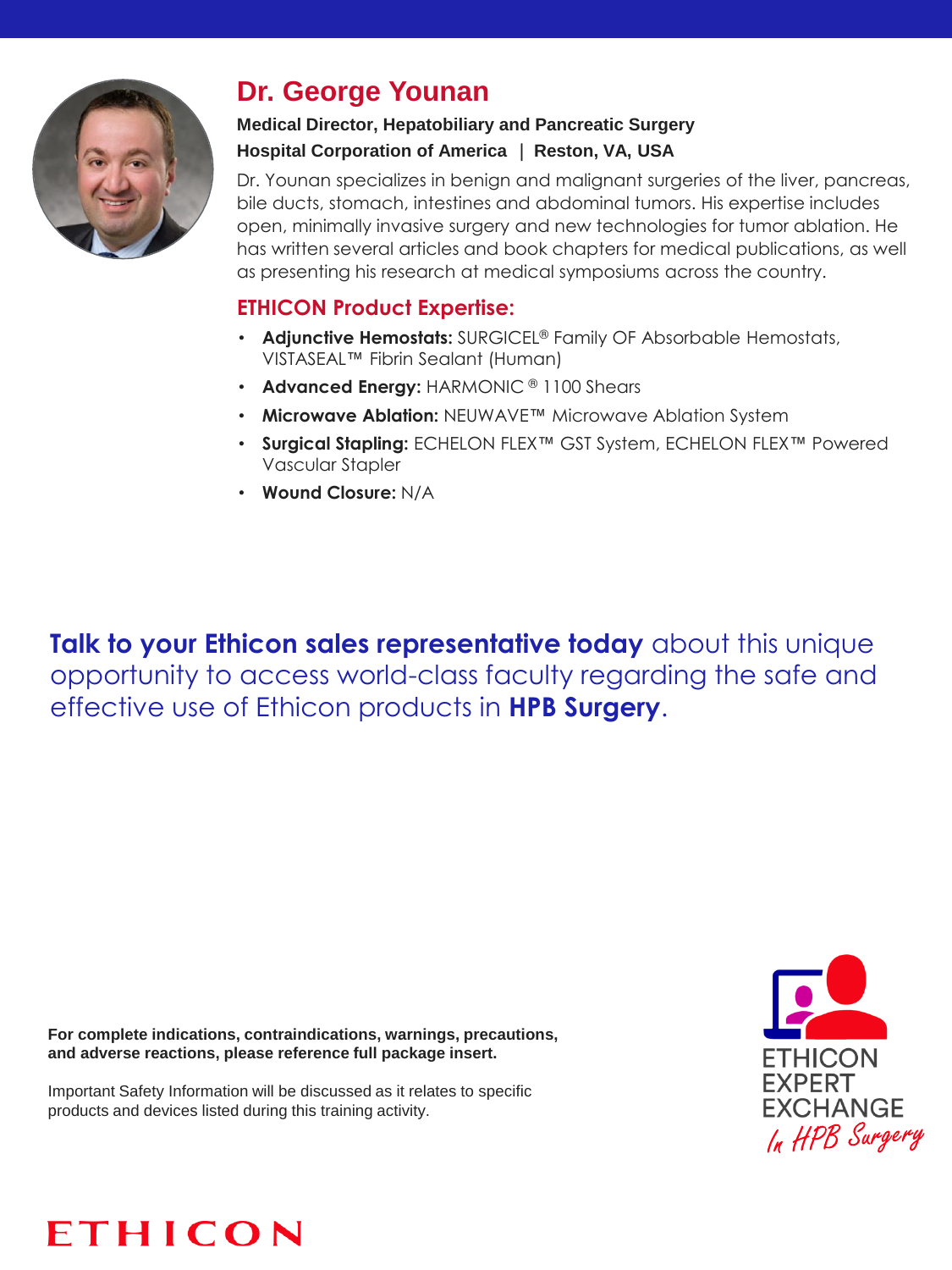#### **EVARREST® Fibrin Sealant Patch Important Safety Information**

#### **INDICATIONS AND USAGE**

• EVARREST® is a fibrin sealant patch indicated for use with manual compression as an adjunct to hemostasis in adult patients undergoing surgery, when control of bleeding by conventional surgical techniques (such as suture, ligature, and cautery) is ineffective or impractical.

#### **LIMITATIONS FOR USE**

- Cannot be used in place of sutures or other forms of mechanical ligation in the treatment of major arterial or venous bleeding.
- Not for use in children under one month of age.
- Laparoscopic and other minimally invasive surgeries where manual compression would be difficult to achieve.

#### **DOSAGE AND ADMINISTRATION**

- For topical use only.
- Determine the number of patches to be applied based upon the surface area and anatomic location of the bleeding tissue to be treated.
- Keep the patch dry until use.
- Place the powdery (active) side of the patch on the surface of tissue.
- Apply immediate manual compression over the entire surface of the patch and maintain contact pressure for 3 minutes to control the bleeding.

#### **DOSAGE FORMS AND STRENGTHS**

- EVARREST® Fibrin Sealant Patch consists of human fibrinogen and human thrombin embedded in a flexible composite patch component. The active side is powdery, and the non-active side has an embossed wave pattern.
- Each 2 x 4 inch (5.1 x 10.2 cm) absorbable patch contains:
- 55.5 mg per square inch (8.6 mg per square cm) human fibrinogen
- 241.9 units per square inch (37.5 Units per square cm) human thrombin

#### **CONTRAINDICATIONS**

- Do not use to treat bleeding from large defects in arteries or veins.
- Do not apply intravascularly.
- Do not use in individuals known to have anaphylactic or severe systemic reaction to human blood products.

#### **WARNINGS AND PRECAUTIONS**

- Thrombosis can occur if absorbed systemically. Apply topically to the bleeding site only.
- Can cause hypersensitivity reactions including anaphylaxis.
- Avoid application to contaminated areas of the body or in the presence of active infection. Infection can occur.
- EVARREST® contains oxidized regenerated cellulose which adheres to bleeding surfaces. Inadvertent adhesions can occur.
- Avoid use in, around, or in proximity to, foramina in bone or areas of bony confine where swelling may cause compression.
- Use the least number of patches required to cover the entire bleeding area.
- May carry a risk of transmitting infectious agents, e.g., viruses, the variant Creutzfeldt-Jakob disease (vCJD) agent and, theoretically, the Creutzfeldt-Jakob disease (CJD) agent.

#### **ADVERSE REACTIONS**

• The adverse reactions reported during clinical trials occurred in less than 1% of all cases and included deep venous thrombosis, pulmonary embolism, blood fibrinogen increase, anastomotic hemorrhage, post procedural and intra-abdominal hemorrhage, abdominal distension, anemia, gastrointestinal hemorrhage, thoracic cavity drainage, pleural effusion, abdominal abscess, ascites, localized intra-abdominal fluid collection, cardiac failure, operative hemorrhage, and ischemic bowel.

#### **To report SUSPECTED ADVERSE REACTIONS, contact ETHICON Customer Support Center at 1-877-384-4266 or FDA at 1-800-FDA-1088 or www.fda.gov/medwatch.**

#### **USE IN SPECIFIC POPULATIONS**

• Pediatric: Use in children under the age of one month may be unsafe or ineffective due to small size and limited ability to apply the patch as recommended.

**For complete indications, contraindications, warnings, precautions, and adverse reactions, please reference full package insert.**

030813-210317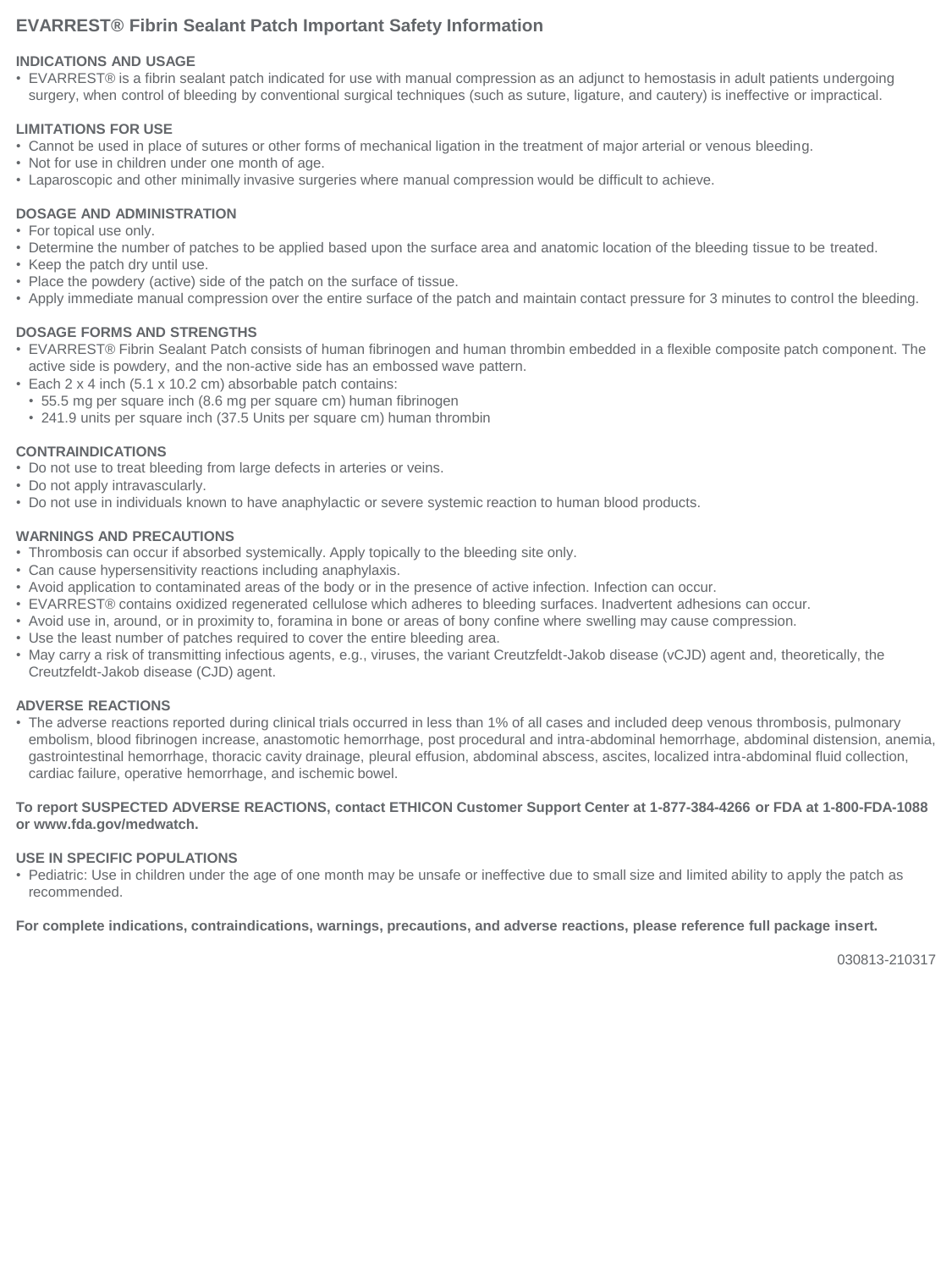#### **SURGICEL Essential Product Information**

#### **INDICATIONS**

• SURGICEL® Absorbable Hemostat (oxidized regenerated cellulose) is used adjunctively in surgical procedures to assist in the control of capillary, venous, and small arterial hemorrhage when ligation or other conventional methods of control are impractical or ineffective. SURGICEL® ORIGINAL, SURGICEL® FIBRILLAR™, SURGICEL® NU-KNIT®, and SURGICEL® SNoW™ Absorbable Hemostats can be cut to size for use in endoscopic procedures.

#### **PRECAUTIONS**

- Use only as much SURGICEL® Absorbable Hemostat as is necessary for hemostasis, holding it firmly in place until bleeding stops. Remove any excess before surgical closure in order to facilitate absorption and minimize the possibility of foreign body reaction, such as encapsulation of the product, which may mimic artifacts on radiographic images, resulting in diagnostic errors and possible reoperation.
- In urological procedures, minimal amounts of SURGICEL® Absorbable Hemostat should be used and care must be exercised to prevent plugging of the urethra, ureter, or a catheter by dislodged portions of the product.
- Since absorption of SURGICEL® Absorbable Hemostat could be prevented in chemically cauterized areas, its use should not be preceded by application of silver nitrate or any other escharotic chemicals.
- If SURGICEL® Absorbable Hemostat is used temporarily to line the cavity of large open wounds, it should be placed so as not to overlap the skin edges. It should also be removed from open wounds by forceps or by irrigation with sterile water or saline solution after bleeding has stopped.
- Precautions should be taken in otorhinolaryngologic surgery to assure that none of the material is aspirated by the patient. (Examples: controlling hemorrhage after tonsillectomy and controlling epistaxis.)
- Care should be taken not to apply SURGICEL® Absorbable Hemostat too tightly when it is used as a wrap during vascular surgery (see Adverse Reactions section of the complete product package insert).

#### **ADVERSE EVENTS**

- "Encapsulation" of fluid and foreign body reactions have been reported.
- There have been reports of stenotic effect when SURGICEL® Absorbable Hemostat has been applied as a wrap during vascular surgery.
- Paralysis and nerve damage have been reported when SURGICEL® Absorbable Hemostat was used around, in, or in proximity to foramina in bone, areas of bony confine, the spinal cord, and/or the optic nerve and chiasm.
- Blindness has been reported in connection with surgical repair of a lacerated left frontal lobe when SURGICEL® Absorbable Hemostat was placed in the anterior cranial fossa.
- Possible prolongation of drainage in cholecystectomies and difficulty passing urine per urethra after prostatectomy have been reported.

For more information, please consult your doctor or for product quality and technical questions, call 1-800-795-0012. For complete product information including indications, contraindications, warnings, precautions, and adverse reactions, please reference the individual product package inserts.

063768-200213

#### **SURGICEL® Powder Absorbable Hemostat Essential Product Information**

#### **INDICATIONS**

- SURGICEL® Powder (oxidized regenerated cellulose) is used adjunctively in surgical procedures to assist in the control of capillary, venous, and small arterial hemorrhage when ligation or other conventional methods of control are impractical or ineffective. SURGICEL® Powder can also be applied in laparoscopic or other endoscopic procedures when used with the SURGICEL™ Endoscopic Applicator.
- The SURGICEL™ Endoscopic Applicator is intended for use in delivering SURGICEL® Powder absorbable hemostat to bleeding surgical sites through a 5 mm or larger trocar.

#### **CONTRAINDICATIONS**

- Do not inject or place SURGICEL® Powder into an open blood vessel. Do not use to treat bleeding from large defects in arteries or veins.
- SURGICEL® Powder should not be used to control hemorrhage from large arteries or veins.
- The SURGICEL® Powder and the SURGICEL™ Endoscopic Applicator devices were not designed for intraluminal procedures.
- When SURGICEL® Powder is used to help achieve hemostasis in, around, or in proximity to foramina in bone, areas of bony confine, the spinal cord, or the optic nerve and chiasm, it must always be removed after hemostasis is achieved since it will swell and could exert unwanted pressure.
- SURGICEL® Powder should not be used for implantation in bone defects, such as fractures, since there is a possibility of interference with callus formation and a theoretical chance of cyst formation.

#### **WARNINGS**

- SURGICEL® Powder is not intended for use on dry (non-bleeding) surfaces or for prevention of bleeding.
- Closing with SURGICEL® Powder in a contaminated wound without drainage may lead to complications and should be avoided.
- SURGICEL® Powder should not be impregnated with anti-infective agents or with other materials such as buffering or hemostatic substances.
- SURGICEL® Powder is dry and there may be difficulties in precise delivery under certain circumstances. Unintentional device placement may result in powder scattering and device migration that may increase the risk of adhesion formation. In preclinical in vivo animal studies it was demonstrated that SURGICEL® Powder does not increase the incidence of remote adhesions in laparoscopic procedures.
- Although SURGICEL® Powder is bactericidal against a wide range of pathogenic microorganisms, it is not intended as a substitute for systemically administered therapeutic or prophylactic antimicrobial agents to control or to prevent postoperative infections.
- To prevent clogging with the SURGICEL™ Endoscopic Applicator Tip, do not touch the tip to wet surface. Be careful to avoid damaging tissue with the rigid tip.
- Do not attempt to trim the applicator tip. Replace the tip if it becomes clogged.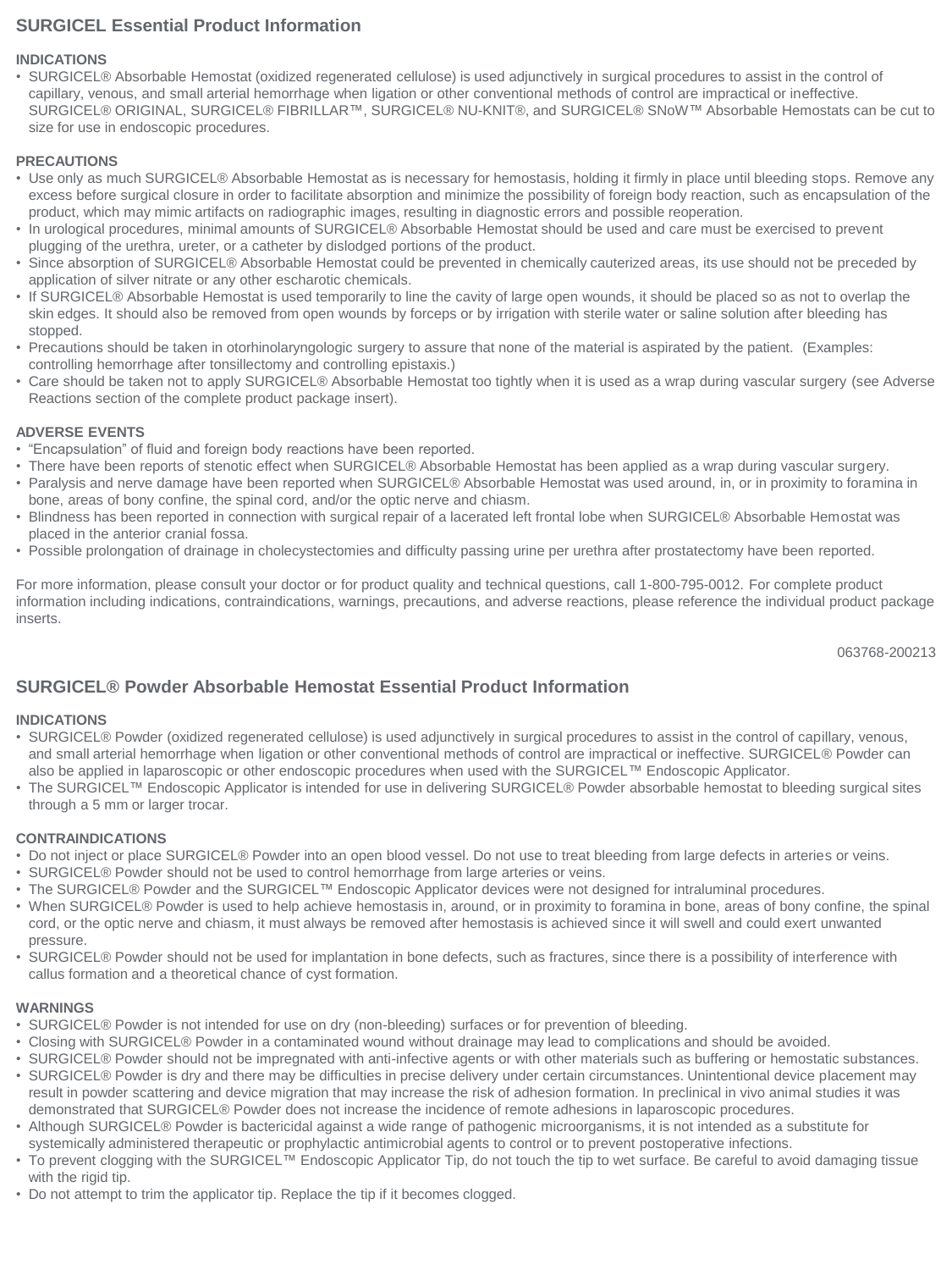#### **PRECAUTIONS**

- SURGICEL® Powder should not be used in conjunction with autologous blood salvage circuits, because its fragments may pass through the transfusion filters of blood-scavenging systems.
- Use only as much SURGICEL® Powder (oxidized regenerated cellulose) as is necessary and apply only where needed for hemostasis. Remove any excess before surgical closure in order to facilitate absorption and to minimize the possibility of foreign body reaction.
- Use minimal amount of SURGICEL® Powder required to achieve hemostasis, and remove excess powder in the area of drains to prevent clogging. In urological procedures, minimal amounts of SURGICEL® Powder should be used and care must be exercised to prevent plugging of the urethra, ureter, or a catheter by dislodged portions of the product.
- Since absorption of SURGICEL® Powder could be prevented in chemically cauterized areas, its use should not be preceded by application of silver nitrate or any other escharotic chemicals.
- If SURGICEL® Powder is used temporarily to line the cavity of open wounds, it should be removed by irrigation with sterile water or saline solution after bleeding has stopped.
- Precautions should be taken in otorhinolaryngologic surgery to ensure that none of the material is aspirated by the patient (e.g., controlling hemorrhage after tonsillectomy and controlling epistaxis).
- The applicator tip provided on the SURGICEL® Powder device is not intended for laparoscopic or other endoscopic use. If laparoscopic or other endoscopic use is desired, remove the existing applicator tip from the SURGICEL® Powder device, and replace with the SURGICEL™ Endoscopic Applicator tip (supplied separately). In laparoscopic or other endoscopic procedures, SURGICEL® Powder should only be applied using the SURGICEL™ Endoscopic Applicator. Consult the SURGICEL™ Endoscopic Applicator Instructions for Use (IFU) for proper assembly and directions for use with the SURGICEL® Powder device.
- The SURGICEL Endoscopic Applicator is supplied with a flexible inner tip inside a rigid cannula. The rigid cannula cannot be used independently.
- The SURGICEL Endoscopic Applicator should only be used by persons having adequate training and familiarity with endoscopic techniques. Consult medical literature relative to techniques, complications, and hazards prior to performance of any endoscopic procedure.
- To prevent inadvertent device spillage, or unintended contact with tissue, organs, or blood, maintain visualization of the SURGICEL™ Endoscopic Applicator tip at all times.
- Do not compress or excessively bend the flexible inner tip of the SURGICEL Endoscopic Applicator which could obstruct the application of the powder. It is possible that the powder accumulated in the applicator could disperse beyond the target bleeding site upon compression of the bellows, which may require additional irrigation and aspiration.

#### **ADVERSE EVENTS**

- Paralysis and nerve damage have been reported when other SURGICEL® products were used around, in, or in proximity to foramina in bone, areas of bony confine, the spinal cord, and/or the optic nerve and chiasm.
- Blindness has been reported in connection with surgical repair of a lacerated left frontal lobe when other SURGICEL® products were placed in the anterior cranial fossa (see WARNINGS and PRECAUTIONS).
- Foreign body reactions have been reported with other products from the SURGICEL® Family of Absorbable Hemostats.
- Burning has been reported when other SURGICEL® products were applied after nasal polyp removal. Headache, burning, stinging, and sneezing in epistaxis and other rhinological procedures, and stinging when SURGICEL® product was applied on surface wounds (varicose ulcerations, dermabrasions, and donor sites) have also been reported.

For more information and technical questions, call 1-800-795-0012. For complete information including indications, contraindications, warnings, precautions, adverse reactions, and directions for use, consult the product package insert.

071582-190227

#### **SURGIFLO® Hemostatic Matrix Kit Essential Product Information (Made from Absorbable Gelatin Sponge, USP) with Thrombin**

#### **DESCRIPTION**

• SURGIFLO® with Thrombin (SURGIFLO® Hemostatic Matrix Kit) is intended for hemostatic use by applying to a bleeding surface.

#### **ACTIONS**

• When used in appropriate amounts SURGIFLO® is absorbed completely within 4 to 6 weeks.

#### **INTENDED USE/INDICATIONS**

• SURGIFLO®, mixed with thrombin solution, is indicated in surgical procedures (other than ophthalmic) as an adjunct to hemostasis when control of bleeding by ligature or other conventional methods is ineffective or impractical.

#### **CONTRAINDICATIONS**

- Do not use SURGIFLO® in intravascular compartments because of the risk of embolization.
- Do not use SURGIFLO® in patients with known allergies to porcine gelatin.
- Do not use SURGIFLO® in closure of skin incisions because it may interfere with the healing of skin edges. This interference is due to mechanical interposition of gelatin and is not secondary to intrinsic interference with wound healing.

#### **WARNINGS**

- SURGIFLO® should not be used in the presence of infection and should be used with caution in contaminated areas of the body• SURGIFLO® should not be used in instances of pumping arterial hemorrhage. SURGIFLO® will not act as a tampon or plug in a bleeding site.
- SURGIFLO® should be removed from the site of application when used in, around, or in proximity to foramina in bone, areas of bony confine,
- the spinal cord, and/or the optic nerve and chiasm because it may swell resulting in nerve damage. • Excess SURGIFLO® should be removed once hemostasis has been achieved.
- The safety and effectiveness of SURGIFLO® for use in ophthalmic procedures has not been established.
- SURGIFLO® should not be used for controlling post-partum intrauterine bleeding or menorrhagia.
- The safety and effectiveness of SURGIFLO® has not been established in children and pregnant women.
- The blue flexible applicator tip should not be trimmed to avoid exposing internal guidewire.
- The white straight applicator tip should be trimmed away from the surgical area. Cut a square angle to avoid creating a sharp tip.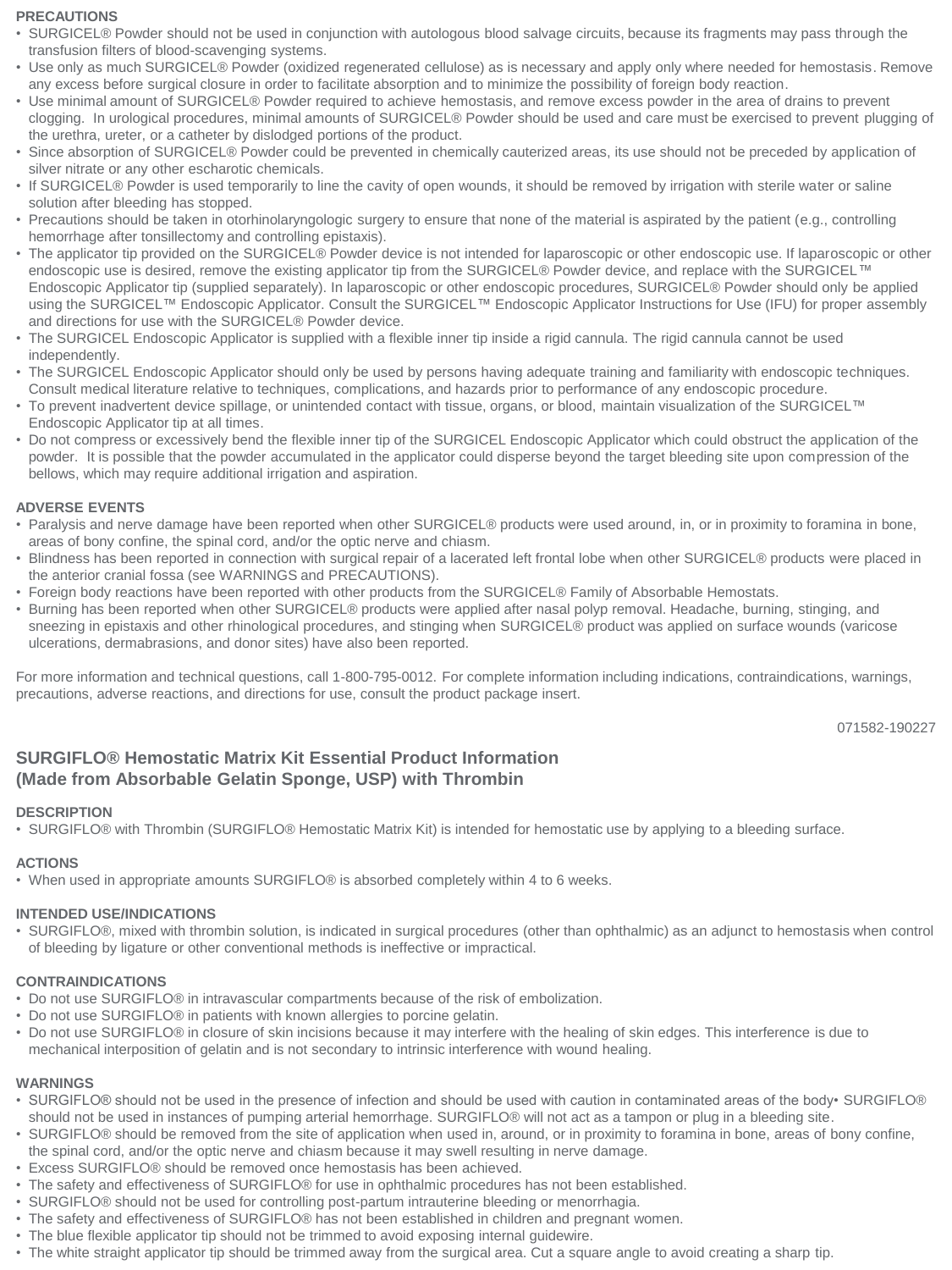#### **PRECAUTIONS**

- Safe and effective use of SURGIFOAM® Sponge has been reported in a published neurologic retrospective study involving 1700 cases in Europe. Safe and effective use in neurosurgery has not been proven through randomized, controlled clinical studies in the United States.
- SURGIFLO® is supplied as a sterile product and cannot be resterilized.
- SURGIFLO® should not be used for packing unless excess product that is not needed to maintain hemostasis is removed. SURGIFLO® may swell up to 20% upon contact with additional fluid.
- SURGIFLO® should not be used in conjunction with autologous blood salvage circuits.
- SURGIFLO® should not be used in conjunction with methylmethacrylate adhesives.
- In urological procedures, SURGIFLO® should not be left in the renal pelvis or ureters to eliminate the potential foci for calculus formation.

#### **ADVERSE EVENTS**

- A total of 142 patients received SURGIFOAM® Sponge during a clinical trial comparing SURGIFOAM® Sponge to another absorbable gelatin sponge. In general, the following adverse events have been reported with the use of absorbable porcine gelatin-based hemostatic agents:
- Gelatin-based hemostatic agents may serve as a nidus for infection and abscess formation and have been reported to potentiate bacterial growth.
- Giant cell granulomas have been observed at implant sites when used in the brain.
- Compression of the brain and spinal cord resulting from the accumulation of sterile fluid have been observed.
- Multiple neurologic events were reported when absorbable gelatin-based hemostatic agents were used in laminectomy operations, including cauda equina syndrome, spinal stenosis, meningitis, arachnoiditis, headaches, paresthesias, pain, bladder and bowel dysfunction, and impotence.
- The use of absorbable gelatin-based hemostatic agents during the repair of dural defects associated with laminectomy and craniotomy operations, has been associated with fever, infection, leg paresthesias, neck and back pain, bladder and bowel incontinence, cauda equina syndrome, neurogenic bladder, impotence, and paresis.
- The use of absorbable gelatin-based hemostatic agents has been associated with paralysis, due to device migration into foramina in the bone around the spinal cord, and blindness, due to device migration in the orbit of the eye, during lobectomy, laminectomy, and repair of a frontal skull fracture and lacerated lobe.
- Foreign body reactions, "encapsulation" of fluid, and hematoma have been observed at implant sites.
- Excessive fibrosis and prolonged fixation of a tendon have been reported when absorbable gelatin-based sponges were used in severed tendon repair.
- Toxic shock syndrome was reported in association with the use of absorbable gelatin-based hemostats in nasal surgery.
- anoplasty.

#### **EVITHROM® Thrombin, Topical (Human) for Topical Use Only Lyophilized Powder for Solution**

- EVITHROM® is a topical thrombin indicated as an aid to hemostasis whenever oozing blood and minor bleeding from capillaries and small venules is accessible and control of bleeding by standard surgical techniques (such as suture, ligature or cautery) is ineffective or impractical.
- EVITHROM® may be used in conjunction with an Absorbable Gelatin Sponge, USP.

#### **IMPORTANT SAFETY INFORMATION**

- For topical use only.
- Do not inject.
- Apply EVITHROM® on the surface of bleeding tissue only.
- The amount of EVITHROM® required depends upon the area of tissue to be treated and the method of application. In clinical studies, volumes up to 10 ml were used in conjunction with Absorbable Gelatin Sponge.
- Do not use for the treatment of severe or brisk arterial bleeding.
- Do not use in individuals known to have anaphylactic or severe systemic reaction to human blood products. Hypersensitivity reactions, including anaphylaxis, may occur.
- There is a potential risk of thrombosis if absorbed systemically.
- May carry a risk of transmitting infectious agents such as viruses and theoretically, the Creutzfeldt-Jakob disease (CJD) agent, despite manufacturing steps designed to reduce the risk of viral transmission.
- The most common adverse reactions during clinical trial (reported in at least 2% of subjects treated with EVITHROM®) were prolonged activated partial thromboplastin time, increased INR, decreased lymphocyte count, prolonged prothrombin time and increased neutrophil count.
- None of the patients treated with EVITHROM developed antibodies to human thrombin or to human Factor V/Va. The clinical significance of these findings is unknown.

For complete indications, contraindications, warnings, precautions, and adverse reactions, please reference full package insert.

150669-200820